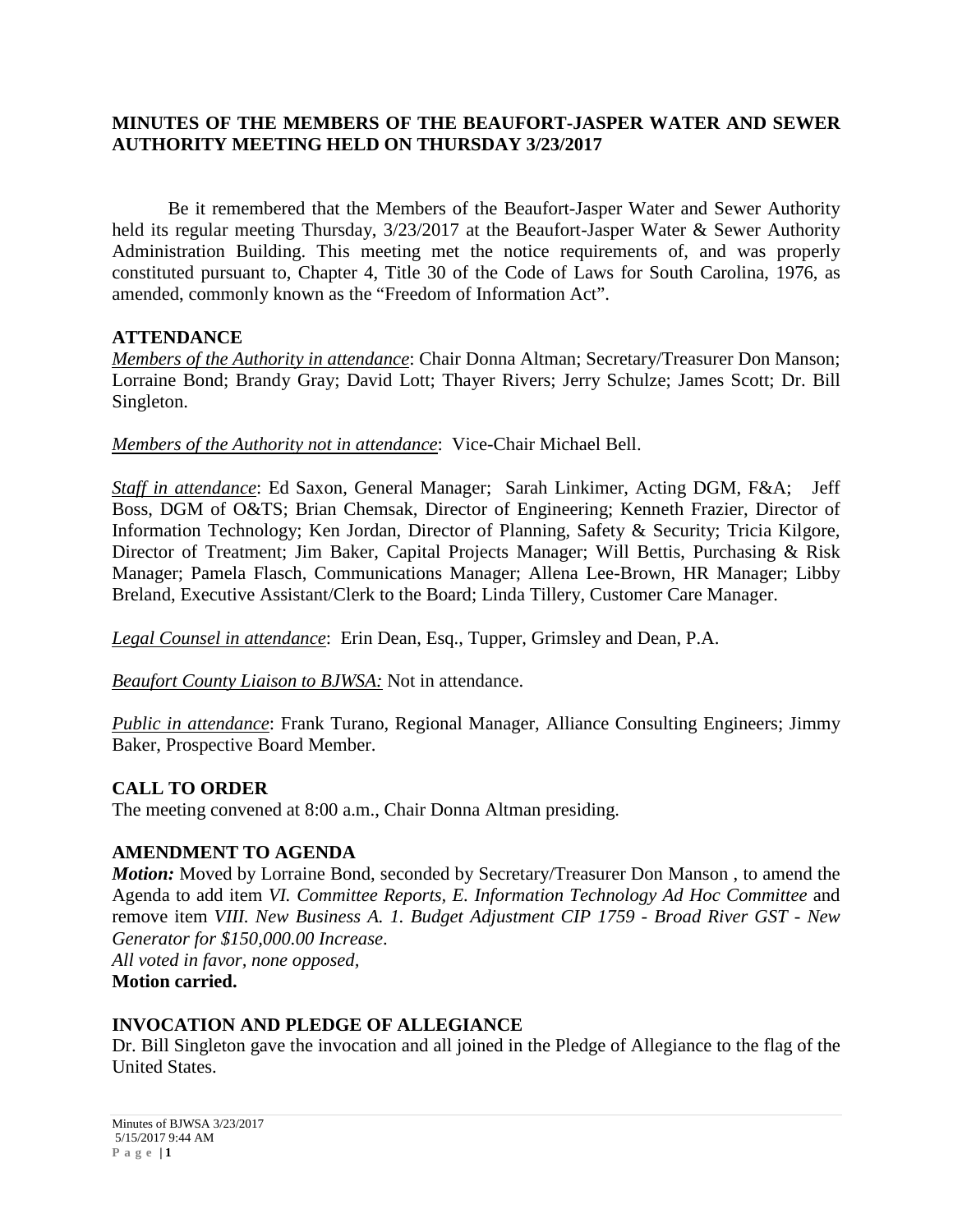## **APPROVAL OF MINUTES**

*Motion:* Moved by Jerry Schulze, seconded by James Scott, to approve the minutes of the 2/23/2017 regular board meeting as written and distributed in advance to the Members of the Authority. No corrections were noted,

*All voted in favor, none opposed,*  **Motion carried.**

#### **PUBLIC COMMENT**

The public was introduced and welcomed. There was no public comment at this time.

## **GENERAL MANAGERS REPORT**

*Ed Saxon submitted the following report:*

- 1. Safety Report Through February, we have worked 707 days straight without a lost workday case and have amassed over 590,000 safe work hours toward our 1,000,000 hour goal. We had 2 minor incidents and no recordable injuries. Our biannual Safety Survey will be conducted in April.
- 2. Savannah River Basin **–** The upper basin February rainfall was ~40% of the average and the forecast for March, April and May shows the below normal rainfall trend continuing. The upper NW corner of the state remains in the Severe Drought status and will need 12-15 inches of rainfall over the next 90 days to recover. Basin lake levels continue to remain steady at the Stage 2 Drought range. Based on historical summer level declines  $(\sim 7 \text{ft})$ , it is could be an interesting summer.
- 3. SCEC Awards & Activity **–** BJWSA personnel were very active at the SCEC. Brian and Ken gave a presentation on our Hurricane Matthew efforts, Brian co-presented with a Black & Veatch consultant about the Master Plan, and Tricia gave a talk on the Partnership Clean Water Program; all were well received. Ken Hanna, Ron Spikes and Joey Zaborowski, all from Field Operations, competed in the Hydrant Hysteria contest and performed well by assembling a hydrant in a little under 3 minutes. BJWSA was recognized for winning the Director's Awards for both water plants and the President's Award for Purrysburg. All water reclamation plants received the DHEC's Excellence in Operations award.
- 4. 3/22 Training Exercise **–** Unfortunately, we were unable to host the Beaufort County Emergency Services March 22 exercise due to the inability to obtain hold harmless releases from all agencies involved.
- 5. Legislative Issues Different versions of the Pension Reform Bills have passed the House and Senate. Both would cap employee contributions at 9% and employer contribution would increase an additional 2% of wages in FY18 followed by a 1% annual increase through 2023. The House Bill would have the state fund  $\frac{1}{2}$  (1%) of the FY18 increase. Each 1% increment increases the BJWSA burden by \$150,000 annually. A conference committee will be formed to work out the differences.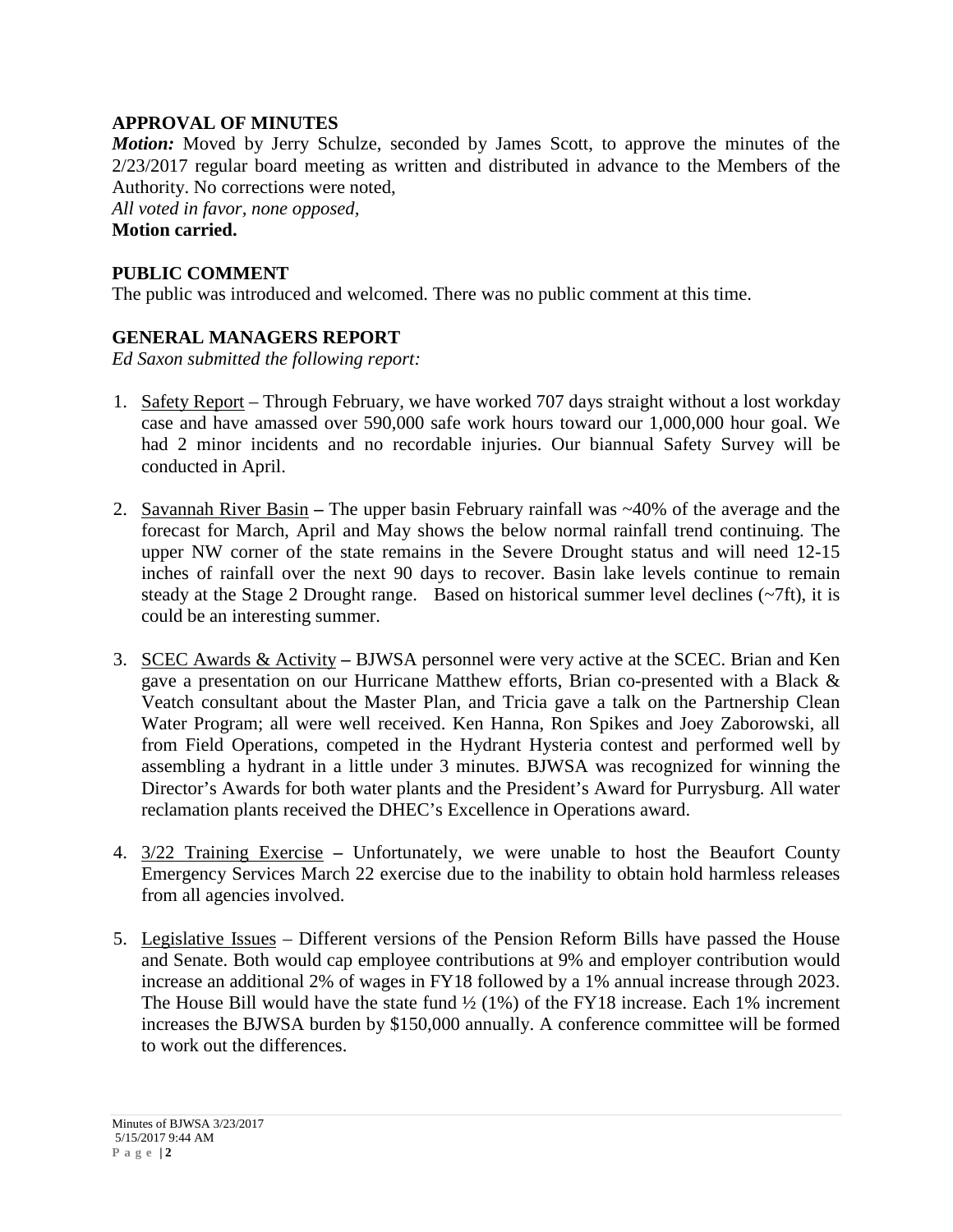- 6. Hardeeville WRF Project **–** The Hardeeville expansion project was recognized for receiving the Bronze Envision Award with a cover photo and lead article (Enhancing Sustainability) in the February Issue of the nationally distributed Water and Wastes Digest.
- 7. Hardship Fund Update **–** Linda Tillery, our Customer Care Manager, will provide an update of the activity associated with the Hardship Fund.
- 8. NACWA Water Policy Event I was in DC on 3/20-3/22 attending this event. Many speakers from EPA presented EPA's water priorities and the new administration's policy impact. I attended a **[Rally for Water](http://www.mmsend57.com/link.cfm?r=_sAchp28L81fHzrwSlpOAw~~&pe=2e7FnbCEBRoU02MNYz6BEo3lKPgsIomoBEPGTA_Ms8pdmlbhRR1Na2Ci2RHsUmQqgFu_T_dYS46YDIwdAkAVzQ~~)** on March 22 on the grounds of the U.S. Capitol calling for increased investment in our nation's water infrastructure. Several EPA Administrators and Congressional Committee Staff gave talks about the new Administration's FY18 Budget which cuts EPA funding by 31%. Most feel that Congress will adjust Trump's "skinny" budget up during the debate.
- 9. Phone System Update **–** I am pleased to announce that the new Cisco phone system will be fully online by Friday April  $14<sup>th</sup>$ . Customer Service is currently testing the new system and all staff is receiving training. With the exception of our Customer Service number, all other phone numbers will change. I have distributed a memo from Kenneth about the Cisco system and the schedule along with a list of the new phone numbers for key personnel. Please use these numbers after 4/14.

| <b>Service Provision</b> | Began January 2017                                 |
|--------------------------|----------------------------------------------------|
| Referral Received        | 23                                                 |
| Approvals                | 17                                                 |
| Denials                  | 5 (1 no longer needed; 2 could not be contacted; 1 |
|                          | document not received; 1 payment history)          |
| In Process               |                                                    |
| <b>Average Payment</b>   | \$156                                              |
| <b>Expended</b> to Date  | \$2,652                                            |
| <b>Account Balance</b>   | \$56,055                                           |
| South of the Broad (SOB) | 9                                                  |
| North of the Broad (NOB) | 15                                                 |

*Staff Presentations.* Lindy Tillery provided the following Hardship Fund stats:

- *Public Affairs Report.* Pamela Flasch highlighted recent and upcoming initiatives taking place throughout the service area:
	- 1. Customer Interaction Research At our April meeting we will have our first quarterly report from Research, Inc. for our new Customer Interaction Research.
	- 2. Customer Satisfaction Survey Our bi-annual customer satisfaction survey will take place in late April, with a report available at the June board meeting.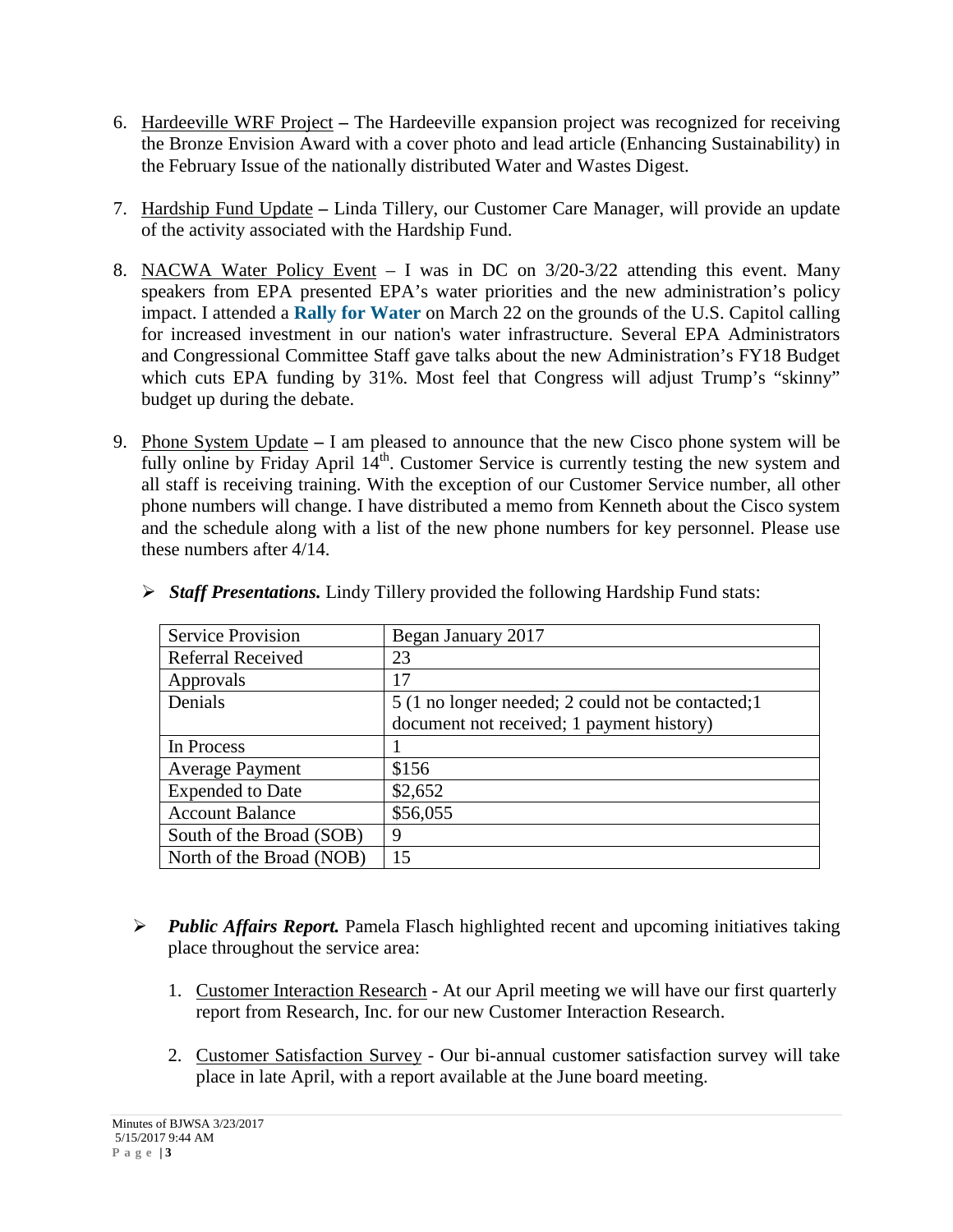- 3. Cisco Phone System We will be communicating the phone system changes with customers over a variety of platforms to ensure as smooth a transition as possible for them.
- 4. BJWSA Archive Lou and I are gathering archive material, and making plans for displaying what we collect.
- 5. Employee Fun Day Please let Lou know if you'll be attending the Employee Fun Day Saturday, April 29. Our theme is 'We are Family', and on the RSVP form that will go out next week, you will have the opportunity to order a tee-shirt.
- 6. Hardeeville Project Exhibit If you have a minute, stop by the hallway outside Ed's office to see our new exhibit on the Hardeeville project. We'll update the photos as the drone continues to chronicle progress.

*A summary memo dated 3/23/2017, was included in the Board packet and is attached to these minutes and is made a part hereof.*

*David Lott joined the meeting (8:19 a.m.)*

# **COMMITTEE REPORTS**

*Report of the Executive Committee.* Committee chair Donna Altman stated that the Executive Committee did not meet.

*Report of the Capital Projects Committee.* Committee member James Scott reported that the Capital Projects Committee met on 3/15/2017 and reviewed the status of the Capital Program and Development Activity. A summary of noteworthy projects was included in the Board Packet. Some projects of note:

- 1. Project Activity Sheet Review & Discussion- Both water lines along Sams Point Rd have been installed and the remaining work includes abandoning the taps within the paving limits and resurfacing the road. The Town of Bluffton Jason Street sewer extension project is ready for construction and waiting on approval of SC DOT encroachment permitting; the Hardeeville WRF expansion projects is  $\sim$  20% complete.
- 2. Developer Projects Activity Summary 11 new projects reviewed; 4 DRP submittals totaling 143 REUs; 5 service authorizations; capacity revenues for February totaling \$416,260.
- 3. Agenda Items *-* 2 new items will be presented under New Business for Board approval.

*A copy of the CIP Update Memorandum from Jim Baker dated 3/15/2017 was included in the Board Packet and is attached to these minutes and is made a part hereof.*

*Report of the Finance Committee.* Committee Chair Brandy Gray reported that the Finance Committee met on 3/16/2017 and submitted the following report: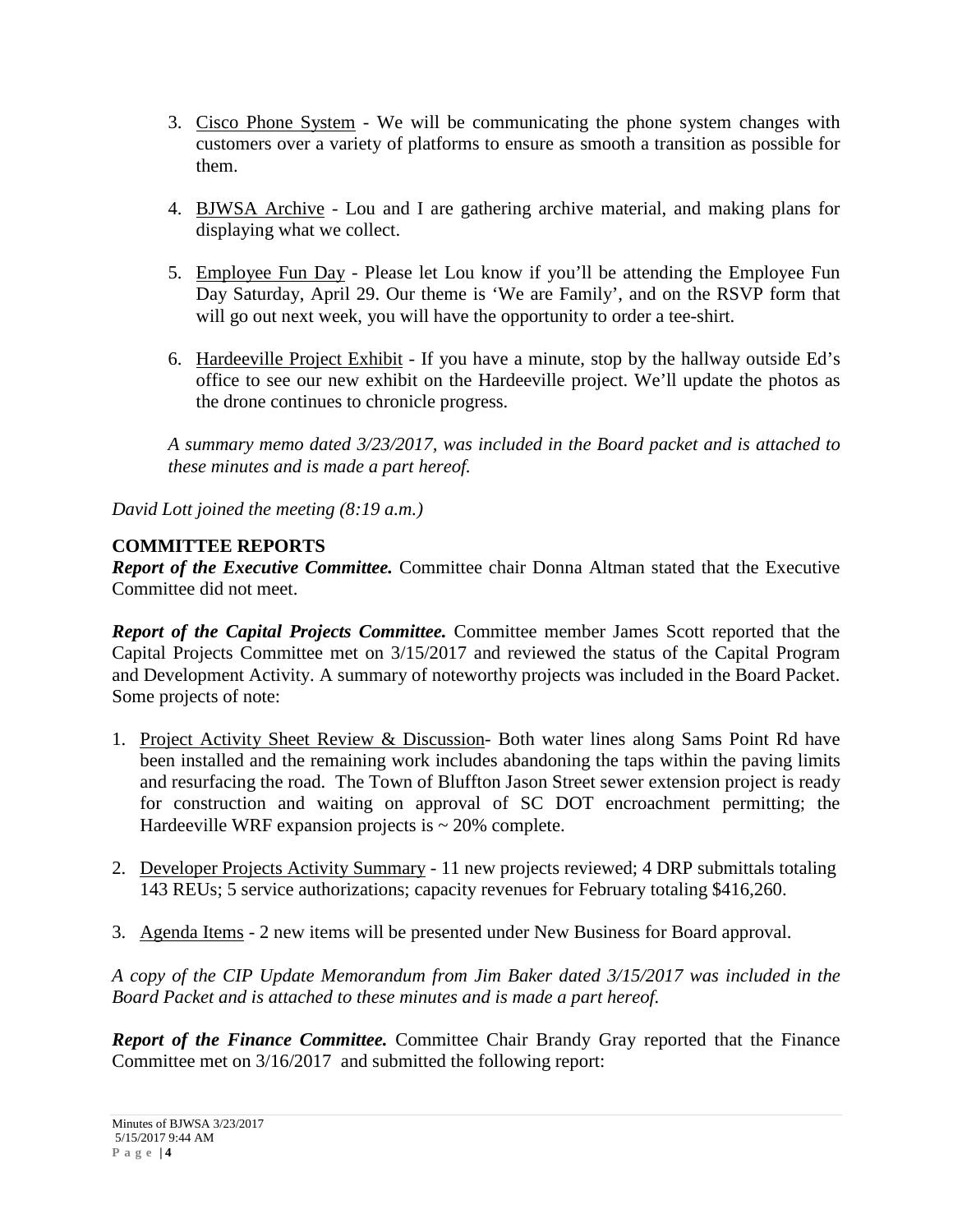- 1. 2/28/2017 Interims: February was a great month! Total operating revenues are \$4.3 million or 13% over budget, while total operating expenses (including depreciation) are \$145 thousand or 0.4% under budget. Capacity Fees year to date are \$2.9 million compared to an annual budget of \$3.0 million and developer contribution of systems are \$4.2 million with an annual budget of \$3.1 million. Operating cash and ratios continue to be healthy and within our limits and policies.
- 2. Capital Improvement Program: The Committee reviewed and approved 1 CIP budget adjustment and 1 CIP addition that will be presented in new business.

*A copy of the financial report dated 2/28/2017, was included in the Board packet and is attached to these minutes and is made a part hereof.*

*Report of the Personnel Committee.* Committee member Thayer Rivers reported that the Personnel Committee met on 3/14/2017 and submitted the following report:

- 1. Personnel Actions Report We reviewed the February Report. Voluntary turnover year-todate FY17 is 2.37%.
- 2. The Board Leadership Award Policy We reviewed the policy regarding eligibility, due dates, and process. The policy, which includes the nomination form, is in your Board packets. Any employee, department, community member, firm or board member is eligible. Nominations are due to the Human Resources Manager by March 31<sup>st</sup>. As a Board, we will make a selection during May in Executive Session.
- 3. GM Performance Management and Compensation Process We approved the suggested process and schedule. The Board will be provided the schedule and the GM's self-evaluation at the April Board Meeting. This year our General Counsel, Erin Dean, will tabulate the results. The Compensation Consultant's role this year will be to provide the Board documentation regarding current market trends for Utility Executives.
- 4. Employee Appreciation Day Was recognized Friday, March 3<sup>rd</sup>. Every employee received a cookie.
- 5. Employee Fun Day Will be April 29<sup>th</sup> at the Oscar Frazier Park in Bluffton. The Board is encouraged to attend. Directions are available.
- 6. A PEBA Retirement Seminar Was held on January  $31<sup>st</sup>$ ; 47 employees attended the on-site seminar. As a result 11 employees have increased their contributions to the 401k and/or 457. The average of the increases is 47.2%.

*Report of the Ad Hoc Information Technology Committee.* Committee member Jerry Schulze reported that the Ad hoc committee met on 3/15/2017 and as a reminder, the purpose of the committee is to monitor the implementation of the *IT Master Plan* and expedite Board approvals if necessary and oversee various initiatives. The committee will meet monthly. There was a discussion of the current 4-5 initiatives and the committee agreed on tracking mechanisms using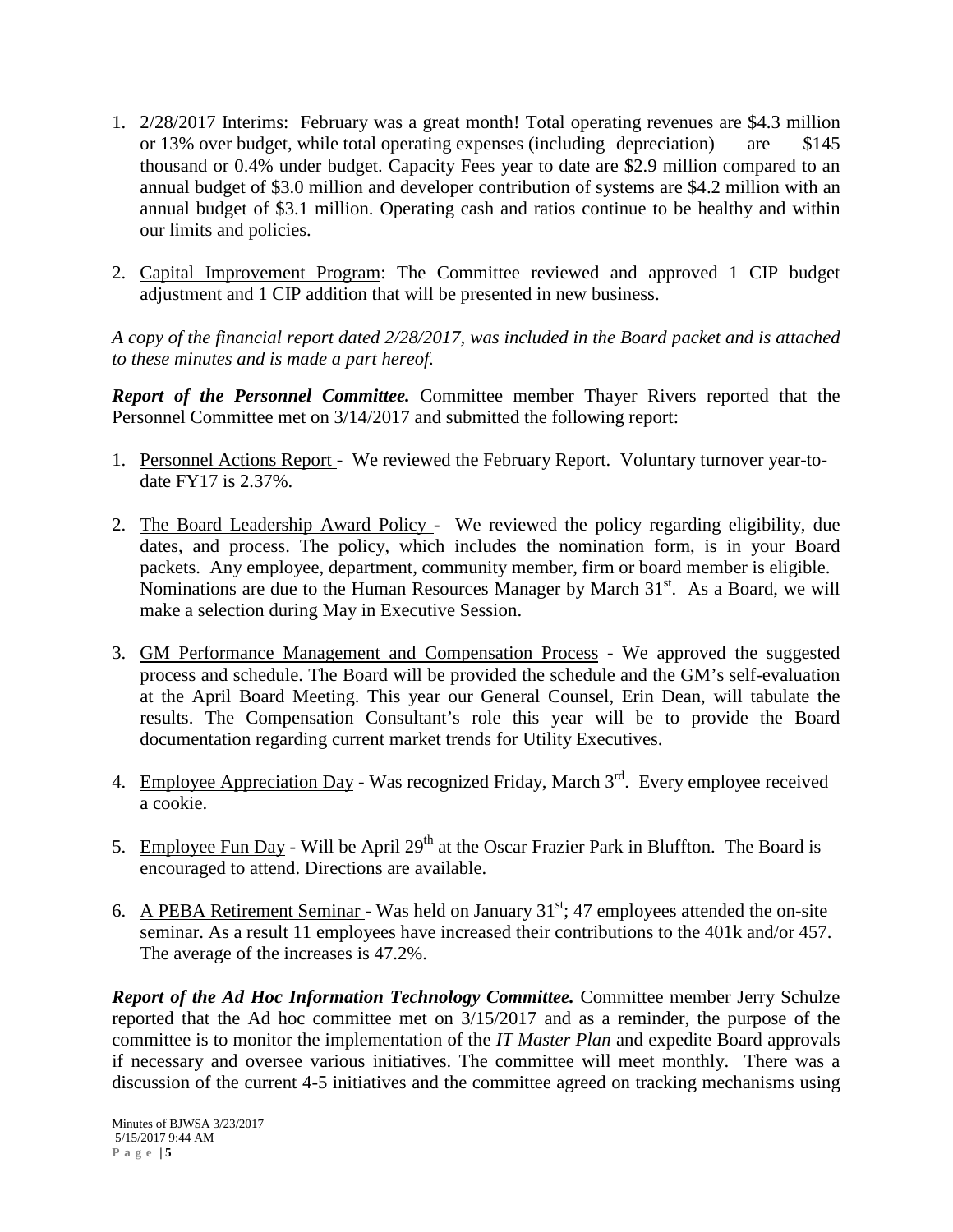timelines, matrix's, waypoints, and is very confident under Kenneth Frazier's leadership that many issues found in the audit will be addressed.

#### **OLD BUSINESS**

There was no old business.

#### **NEW BUSINESS** Capital Improvement Program

# *Contract Award/Equipment Purchase Award*

CIP-1759 Broad River GST New Generator Contract Award to Blanchard Machinery for \$338,889.00 as presented and referenced in the memorandum from Jim Baker dated 3/10/2017 and is attached to these minutes and is made a part hereof:

*Motion:* Recommendation for approval of CIP 1759 Contract Award to Blanchard Machinery for \$338,889.00 came from the Capital Projects Committee, *requiring no second*, *All voted in favor, none opposed,* **Motion carried.**

#### *CIP Addition*

CIP 2173 May River Rd Town of Bluffton, Improvements Phase II Waterline Relocations added to the CIP budget for \$75,000.00 as presented and referenced in the memorandum from Dick Deuel dated 3/10/2017 and is attached to these minutes and is made a part hereof:

*Motion:* Recommendation for approval of adding CIP Project 2173 May River Rd, Town of Bluffton Improvements Phase II for \$75,000.00 to the CIP budget came from the Capital Projects Committee, *requiring no second*, *All voted in favor, none opposed,*

**Motion carried.**

**PUBLIC COMMENT**

There was no public comment.

#### ( 8:25 a.m.) **EXECUTIVE SESSION**

*Motion:* Dr. Bill Singleton moved, seconded by Lorraine Bond, to go into executive session for the purpose of discussing litigation matters regarding: Smith/Van Zyle, Sauls Funeral Home, Earling and Christine Olsen, Denise Jones, O'Quinn Claim.

*All voted in favor, none opposed,* **Motion carried.**

*Chair Donna Altman, excused all persons from the meeting. Legal counsel, GM; Acting DGM F&A; DGM O&TS remained in executive session for the legal briefing.*